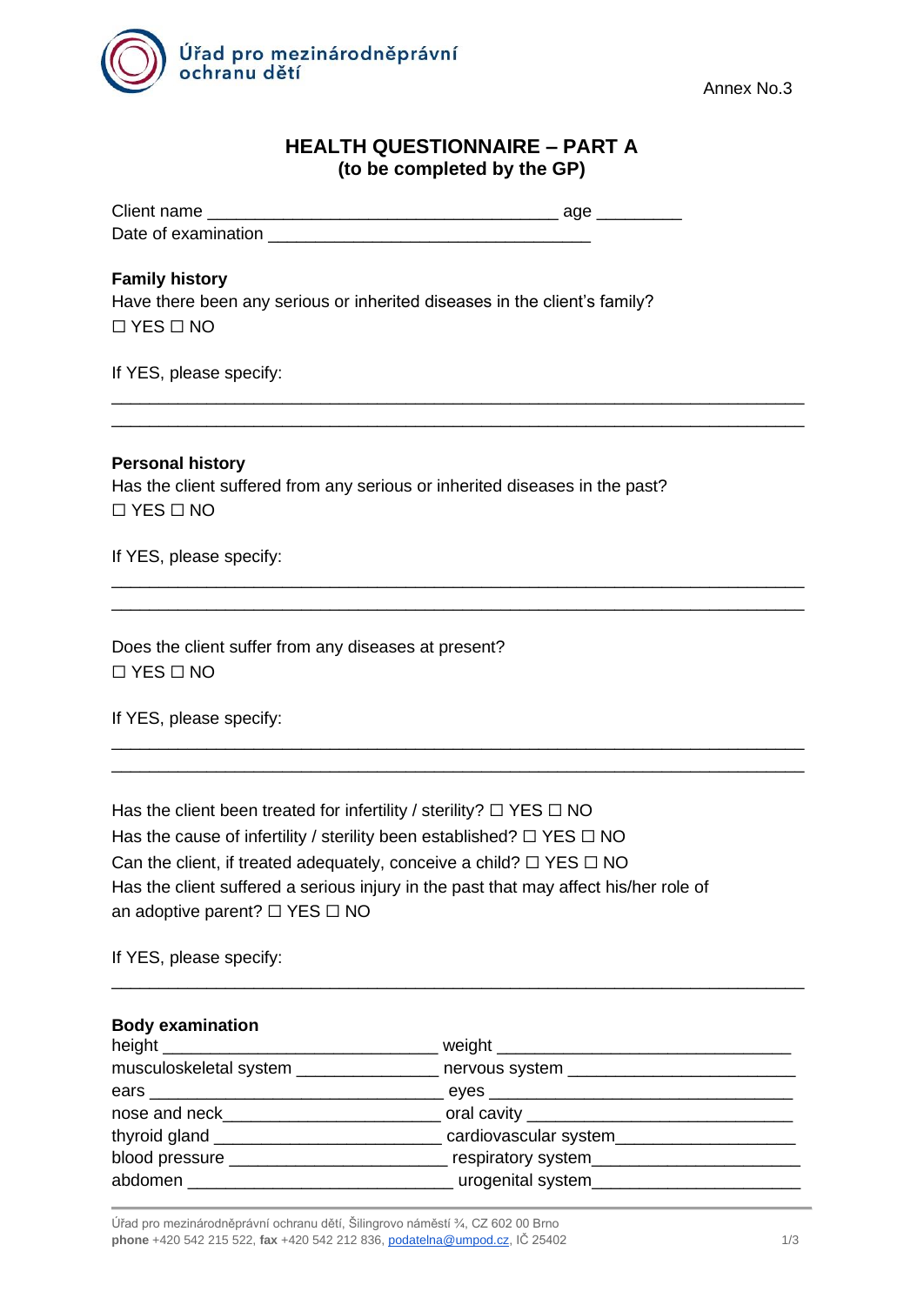HIV test performed on \_\_\_\_\_\_\_\_\_\_\_\_\_\_\_\_\_ □ positive □ negative Hepatitis C performed on  $□$  positive  $□$  negative

Does the client suffer from any contagious diseases, specific illness or condition that may pose a serious risk of transmission? □ YES □ NO

\_\_\_\_\_\_\_\_\_\_\_\_\_\_\_\_\_\_\_\_\_\_\_\_\_\_\_\_\_\_\_\_\_\_\_\_\_\_\_\_\_\_\_\_\_\_\_\_\_\_\_\_\_\_\_\_\_\_\_\_\_\_\_\_\_\_\_\_\_\_\_\_\_ \_\_\_\_\_\_\_\_\_\_\_\_\_\_\_\_\_\_\_\_\_\_\_\_\_\_\_\_\_\_\_\_\_\_\_\_\_\_\_\_\_\_\_\_\_\_\_\_\_\_\_\_\_\_\_\_\_\_\_\_\_\_\_\_\_\_\_\_\_\_\_\_\_

\_\_\_\_\_\_\_\_\_\_\_\_\_\_\_\_\_\_\_\_\_\_\_\_\_\_\_\_\_\_\_\_\_\_\_\_\_\_\_\_\_\_\_\_\_\_\_\_\_\_\_\_\_\_\_\_\_\_\_\_\_\_\_\_\_\_\_\_\_\_\_\_\_

If YES, please explain briefly:

Does the client permanently use medication?  $□$  YES  $□$  NO

If YES, please explain:

**Addictions** (drug, alcohol, gaming, other)

Has the client been treated in the past?  $\Box$  YES  $\Box$  NO  $\Box$  I DO NOT KNOW

Does the client undergo treatment currently? □ YES □ NO □ I DO NOT KNOW

If YES, please explain:

## **Evaluation of the overall health condition**

 $\Box$  client is healthy

 $\Box$  client is treated and the treatment will not limit the client's role as an adoptive parent

\_\_\_\_\_\_\_\_\_\_\_\_\_\_\_\_\_\_\_\_\_\_\_\_\_\_\_\_\_\_\_\_\_\_\_\_\_\_\_\_\_\_\_\_\_\_\_\_\_\_\_\_\_\_\_\_\_\_\_\_\_\_\_\_\_\_\_\_

□ client has a medical condition and his/her treatment may significantly affect his role as an adoptive parent

Have you given the client any recommendations regarding medical care?  $\Box$  YES  $\Box$  NO If YES, please explain:

\_\_\_\_\_\_\_\_\_\_\_\_\_\_\_\_\_\_\_\_\_\_\_\_\_\_\_\_\_\_\_\_\_\_\_\_\_\_\_\_\_\_\_\_\_\_\_\_\_\_\_\_\_\_\_\_\_\_\_\_\_\_\_\_\_\_\_\_\_\_\_\_\_ \_\_\_\_\_\_\_\_\_\_\_\_\_\_\_\_\_\_\_\_\_\_\_\_\_\_\_\_\_\_\_\_\_\_\_\_\_\_\_\_\_\_\_\_\_\_\_\_\_\_\_\_\_\_\_\_\_\_\_\_\_\_\_\_\_\_\_\_\_\_\_\_\_

signature, seal of the GP